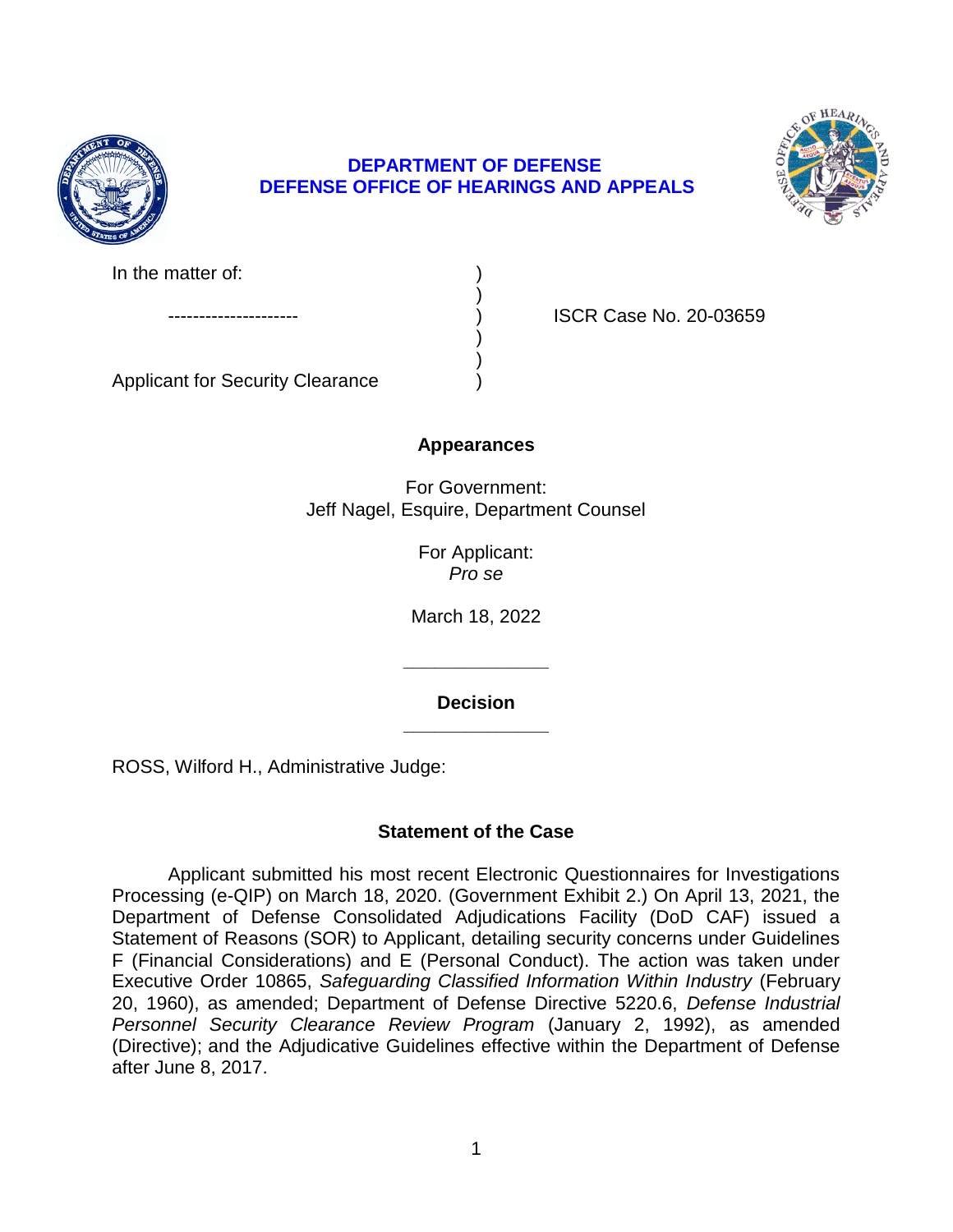Applicant answered the SOR in writing (Answer) on July 6, 2021, and requested a hearing before an administrative judge. Department Counsel was prepared to proceed on September 14, 2021. The case was assigned to me on September 21, 2021. The Defense Office of Hearings and Appeals (DOHA) issued a Notice of Hearing on September 23, 2021. The case was heard on October 26, 2021. DOHA received the transcript of the hearing on November 8, 2021.

 without objection. Applicant testified on his own behalf. He asked that the record remain open for the receipt of additional documentation. Applicant timely submitted Applicant Exhibits A through H, which were also admitted without objection, and the record closed The Government offered Government Exhibits 1 through 4, which were admitted on November 11, 2021.

## **Findings of Fact**

 Applicant is 36 years old and single. He has bachelor's degree. Applicant has been employed by a defense contractor since 2008 and seeks to retain national security eligibility and a security clearance in connection with his employment. (Government Exhibit 2 at Sections 12, 13A, and 17.)

## **Paragraph 1 (Guideline F, Financial Considerations)**

 The Government alleges in this paragraph that Applicant is ineligible for clearance because he is financially overextended and therefore potentially unreliable, untrustworthy, or at risk of having to engage in illegal acts to generate funds. Applicant admitted the sole allegation under this guideline.

The SOR alleged that Applicant had one charged-off student loan debt in the amount of \$95,606. The existence and amount of this debt is supported by credit reports dated May 1, 2020; and September 14, 2021. (Government Exhibits 3 and 4.)

 sister. The loan was co-signed by the Applicant, making him a joint debtor. There was some evidence that Applicant did not understand the ramifications of his co-signing for his sister's loan. The sister stopped paying on her student loans at some point after graduation due to her inability to make payments given her salary. Applicant was notified by the creditor of this default, but he did nothing to cure it since they were his sister's loans. Applicant stated he had no intention of paying this debt, even though he was the co-signer. He and his sister would occasionally talk about the situation. Applicant testified that he and his sister had last talked about the loans about two years before the hearing. The student loan debt in this case was incurred in 2009 by Applicant's younger (Tr. 24-32, 36-37.)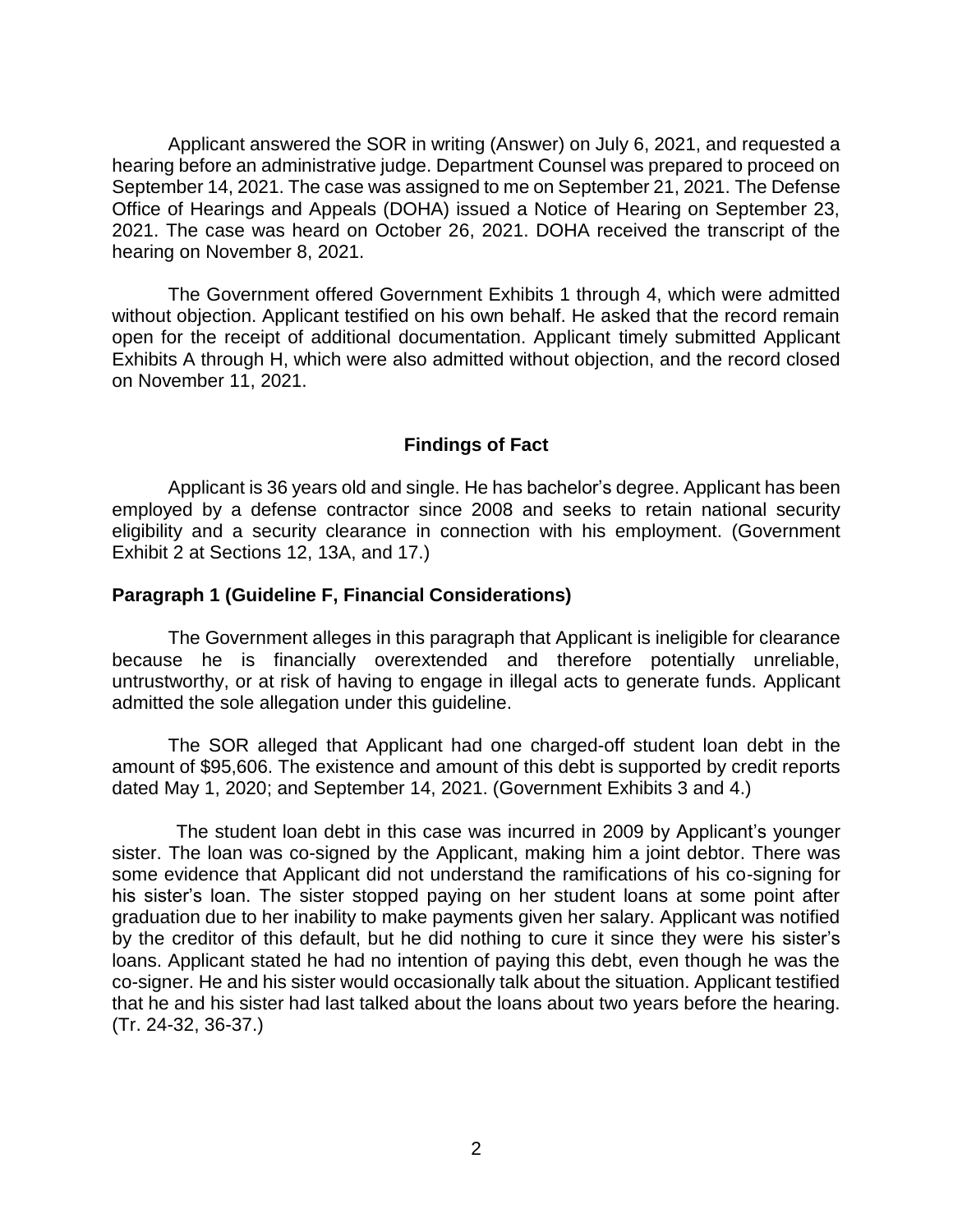Applicant's sister submitted a statement after the hearing. In this statement she sets forth her educational background concerning the student loan. She stated in agencies. I'm working towards saving \$30-70k and plan to have 50% of my student debts conclusion, "Currently, I am saving money for a settlement agreement with the collection settled in the next two years." (Applicant Exhibit B.)

With the exception of his sister's unpaid student loan, Applicant's financial situation is stable. He paid off his own student loans and has no other delinquencies. (Tr. 21, 23- 24; Government Exhibits 3 and 4.)

## **Paragraph 2 (Guideline E, Personal Conduct)**

 The Government alleges in this paragraph that Applicant is ineligible for clearance because he has engaged in conduct that involves questionable judgment, lack of candor, and dishonesty. Applicant admitted both allegations under this paragraph.

2.a. Applicant used marijuana between approximately January 2013 and October 2017. During that four-year period, he used marijuana about twice a week. Applicant held a security clearance during the time he was using marijuana. Applicant testified that he used marijuana as a way to relieve back pain. Applicant stopped using marijuana in 2017 because he knew its continued use was not compatible with his career. He evinced a credible intent not to use marijuana in the future. (Tr. 32-33, 37-39; Government Exhibit 2 at Section 23.)

2.b. Applicant originally denied using illegal drugs in an e-QIP dated May 7, 2015. (Government Exhibit 1 at Section 23.) He admitted his drug use on a subsequent e-QIP, dated March 18, 2020. (Government Exhibit 2 at Section 23.)

 Applicant admitted that his falsification in 2015 was knowing and willful. By 2020 Applicant had stopped using marijuana and matured. With regard to possibly falsifying first time. So the second time I thought to myself, well, why would I do that again." (Tr. his second questionnaire Applicant testified, "[I]t didn't make sense to me why I did it the 33-35.)

#### **Mitigation**

 Applicant presented documentary evidence supporting the fact that he is using his education to help others. In addition, he received an award from his company for excellent work. Finally, he submitted a university transcript showing that he is close to achieving a master's degree. (Applicant Exhibits E, F, G, and H.)

 Applicant provided a letter from a close personal friend. The friend has known Applicant for over 20 years and believes him to be a man of character. The witness also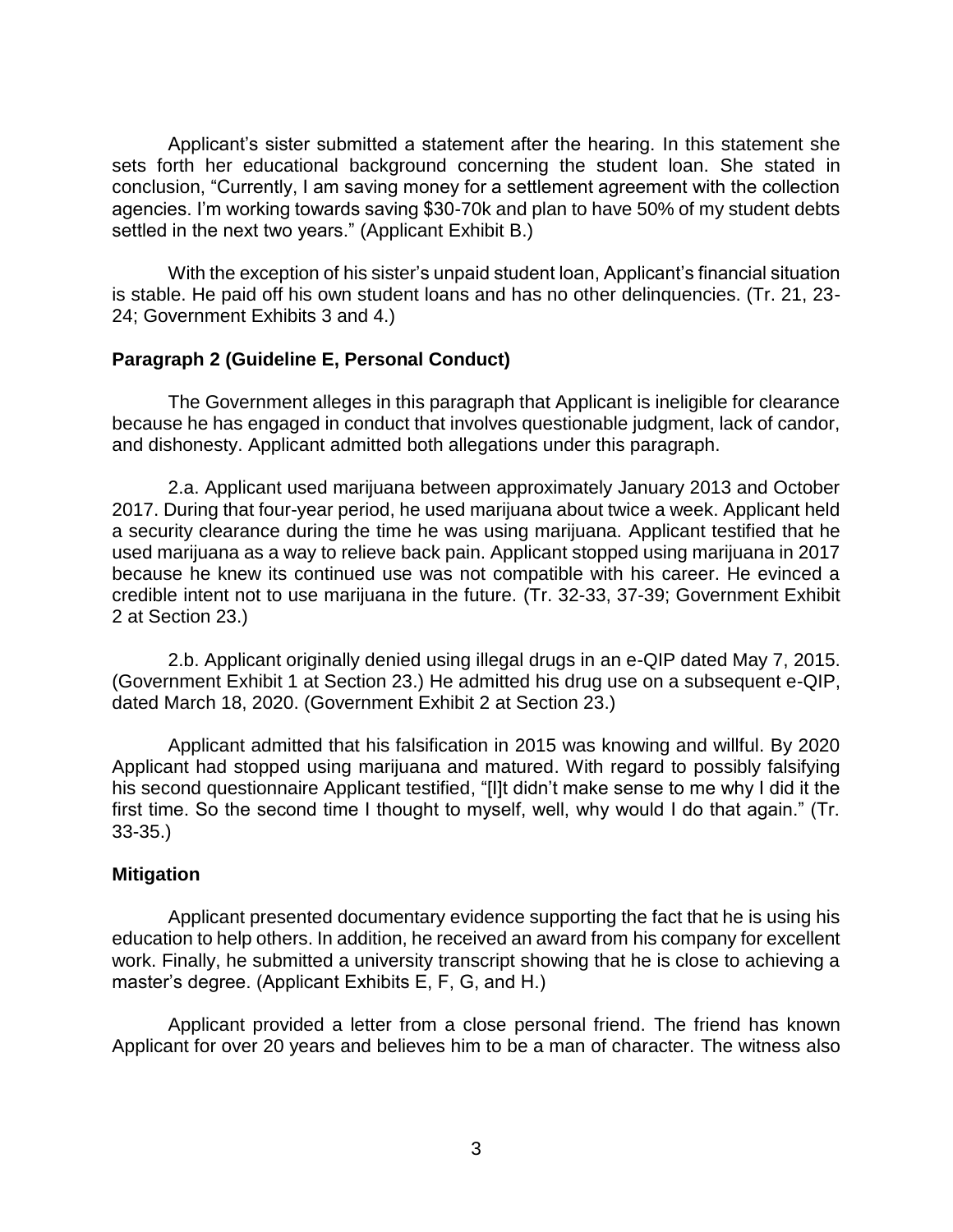stated that Applicant is "thoughtful, thorough, and conscientious while carrying out tasks." (Applicant Exhibit C.)

 Applicant also submitted a letter from his rabbi, who has known Applicant since 2018. He stated, "I can attest that [Applicant] is a man of integrity and honesty, and is deeply committed to improving his already sterling character traits." (Applicant Exhibit D.)

#### **Policies**

 When evaluating an applicant's suitability for national security eligibility, the administrative judge must consider the adjudicative guidelines. In addition to brief potentially disqualifying conditions and mitigating conditions, which are to be used in introductory explanations for each guideline, the adjudicative guidelines (AG) list evaluating an applicant's national security eligibility.

 These guidelines are not inflexible rules of law. Instead, recognizing the complexities of human behavior, these guidelines are applied in conjunction with the factors listed in AG ¶ 2 describing the adjudicative process. The administrative judge's overarching adjudicative goal is a fair, impartial, and commonsense decision. The entire variables known as the whole-person concept. The administrative judge must consider all available, reliable information about the person, past and present, favorable and process is a conscientious scrutiny of applicable guidelines in the context of a number of unfavorable, in making a decision.

The protection of the national security is the paramount consideration. AG  $\P$  2(b) requires, "Any doubt concerning personnel being considered for national security eligibility will be resolved in favor of the national security." In reaching this decision, I have drawn only those conclusions that are reasonable, logical, and based on the evidence contained in the record. I have not drawn inferences based on mere speculation or conjecture.

Directive ¶ E3.1.14, requires the Government to present evidence to establish controverted facts alleged in the SOR. Under Directive ¶ E3.1.15, "The applicant is responsible for presenting witnesses and other evidence to rebut, explain, extenuate, or mitigate facts admitted by the applicant or proven by Department Counsel, and has the ultimate burden of persuasion as to obtaining a favorable clearance decision."

 A person who seeks access to classified information enters into a fiduciary relationship with the Government predicated upon trust and confidence. This relationship transcends normal duty hours and endures throughout off-duty hours. The Government reposes a high degree of trust and confidence in individuals to whom it grants national security eligibility. Decisions include, by necessity, consideration of the possible risk the applicant may deliberately or inadvertently fail to protect or safeguard classified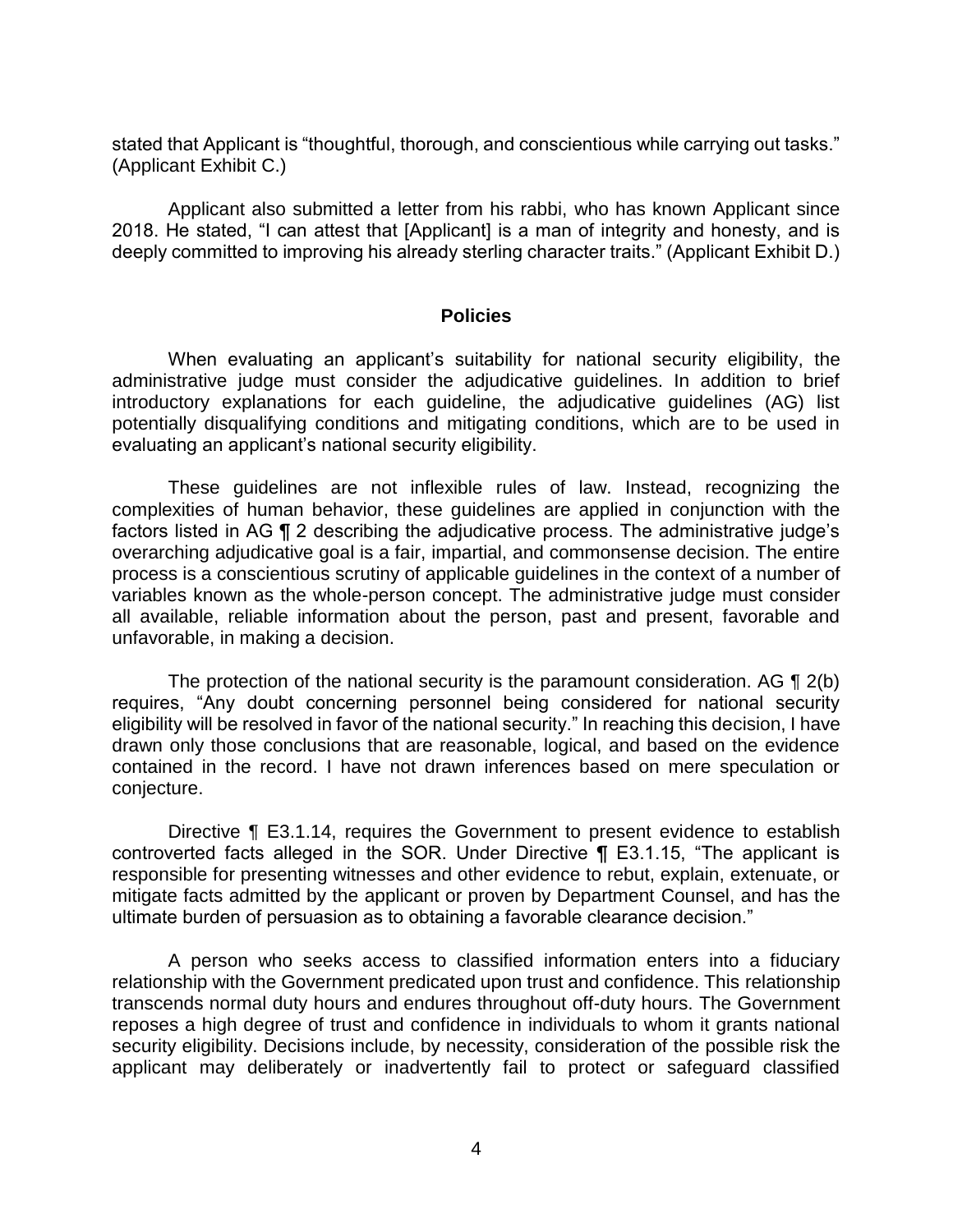information. Such decisions entail a certain degree of legally permissible extrapolation as Finally, as emphasized in Section 7 of Executive Order 10865, "Any determination under this order adverse to an applicant shall be a determination in terms of the national interest and shall in no sense be a determination as to the loyalty of the applicant concerned." to potential, rather than actual, risk of compromise of classified or sensitive information. *See also* Executive Order 12968, Section 3.1(b) (listing multiple prerequisites for access to classified or sensitive information.)

## **Analysis**

#### **Paragraph 1 (Guideline F, Financial Considerations)**

 The security concerns relating to the guideline for financial considerations are set out in AG ¶ 18, which reads in pertinent part:

Failure to live within one's means, satisfy debts, and meet financial obligations may indicate poor self-control, lack of judgment, or unwillingness to abide by rules and regulations, all of which can raise questions about an individual's reliability, trustworthiness, and ability to protect classified or sensitive information. Financial distress can also be caused or exacerbated by, and thus can be a possible indicator of, other issues of personal security concern such as excessive gambling, mental health conditions, substance misuse, or alcohol abuse or dependence. An individual who is financially overextended is at greater risk of having to engage in illegal or otherwise questionable acts to generate funds.

AG  $\P$  19 describes two conditions that could raise security concerns and may be disqualifying in this case:

- (a) inability to satisfy debts; and
- (c) a history of not meeting financial obligations.

 Applicant co-signed for his sister's student loans. She defaulted on them and the creditor looked to Applicant for resolution. No payments have been made on these debts. Neither Applicant or his sister have any current plans to pay or otherwise resolve this debt. These facts establish prima facie support for the foregoing disqualifying conditions, and shift the burden to Applicant to mitigate those concerns.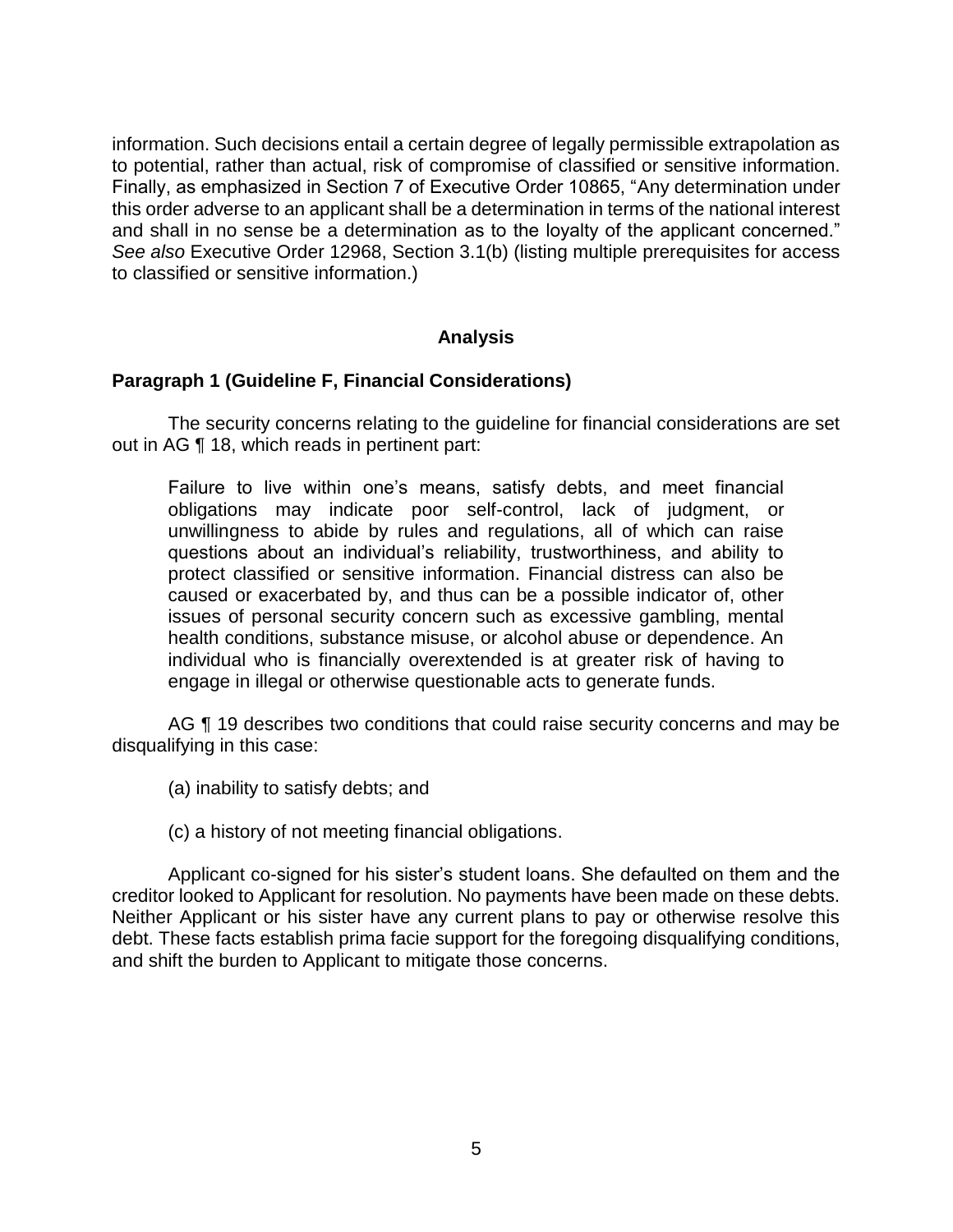The guideline includes three conditions in AG 1 20 that could mitigate the security concerns arising from Applicant's alleged financial difficulties:

(a) the behavior happened so long ago, was so infrequent, or occurred under such circumstances that it is unlikely to recur and does not cast doubt on the individual's current reliability, trustworthiness, or good judgment;

(b) the conditions that resulted in the financial problem were largely beyond the person's control (e.g., loss of employment, a business downturn, unexpected medical emergency, or a death, divorce or separation, clear victimization by predatory lending practices, or identity theft), and the individual acted responsibly under the circumstances;

(d) the individual initiated and is adhering to a good-faith effort to repay overdue creditors or otherwise resolve debts.

Under the law, by co-signing his sister's student loan note Applicant became as responsible for any future delinquency as she was. There is some evidence that Applicant did not completely understand the implications of that fact at the time, but it was certainly made clear to him when he was issued the SOR in April 2021. He had knowledge of the debt beforehand, and testified that he had been trying to get his sister to remove him from the debt. Their last conversation was two years before the hearing, though they have obviously communicated after the hearing. No evidence was submitted that Applicant or his sister have any current intention of paying or otherwise resolving this debt. The most Applicant's sister would say is that she hopes to possibly resolve some of the student loan debt within two years. Looking particularly at AG ¶ 20(b), Applicant has not shown that he has acted responsibly after learning of his responsibility for this debt. None of the mitigating conditions are applicable to the Applicant's situation. Paragraph 1 is found against Applicant.

## **Paragraph 2 (Guideline E, Personal Conduct)**

 The security concerns relating to the guideline for personal conduct are set out in AG ¶ 15, which states:

Conduct involving questionable judgment, lack of candor, dishonesty, or unwillingness to comply with rules and regulations can raise questions about an individual's reliability, trustworthiness and ability to protect classified or sensitive information. Of special interest is any failure to cooperate or provide truthful and candid answers during national security investigative or adjudicative processes.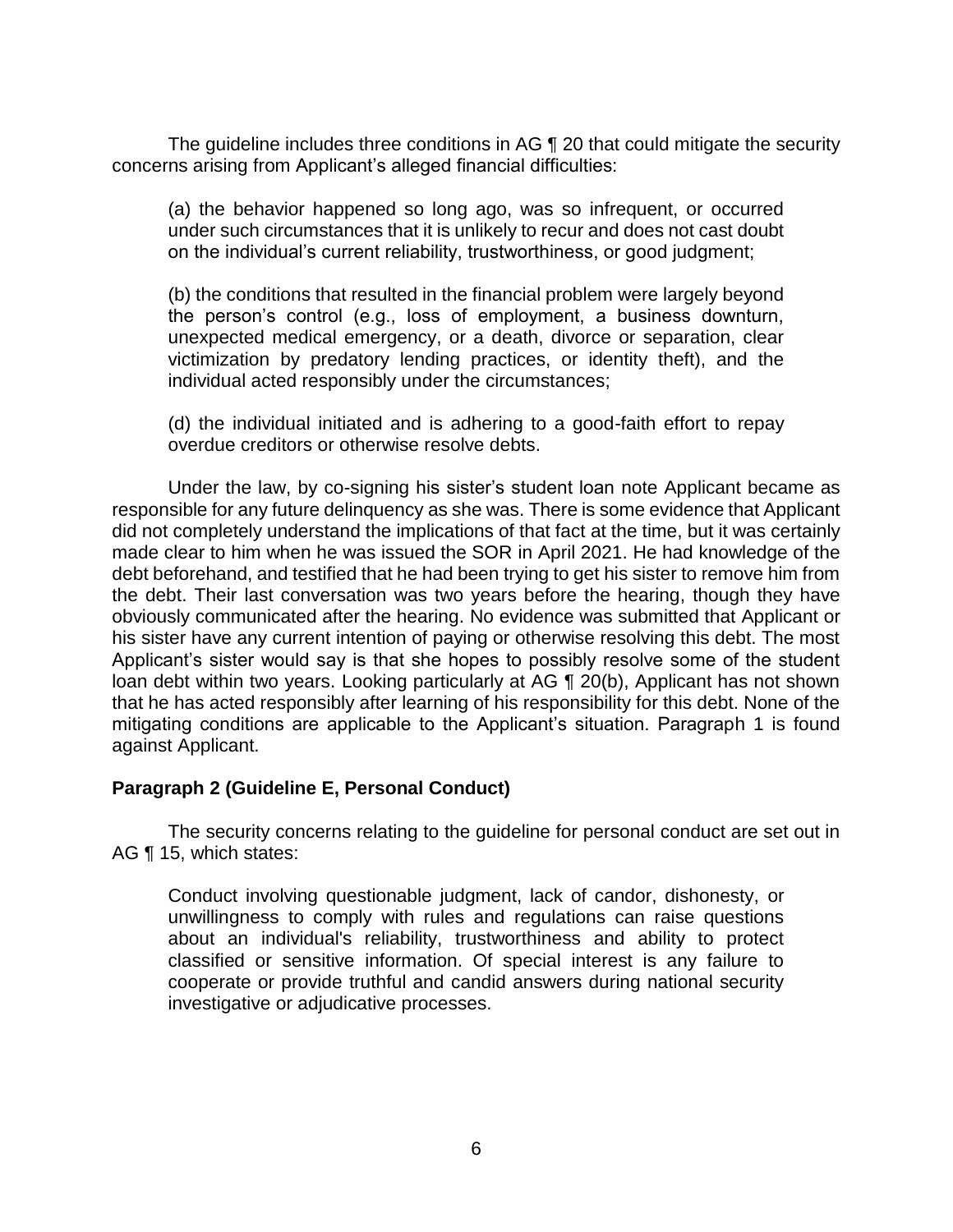AG ¶ 16 describes three conditions that could raise security concerns and may be disqualifying in this case:

(a) deliberate omission, concealment, or falsification of relevant facts from any personnel security questionnaire, personal history statement, or similar form used to conduct investigations, determine employment qualifications, award benefits or status, determine national security eligibility or trustworthiness, or award fiduciary responsibilities;

(c) credible adverse information in several adjudicative issue areas that is not sufficient for an adverse determination under any other single guideline, but which, when considered as a whole, supports a whole-person assessment of questionable judgment, untrustworthiness, unreliability, lack of candor, unwillingness to comply with rules and regulations, or other characteristics indicating that the individual may not properly safeguard classified or sensitive information; and

(e) personal conduct or concealment of information about one's conduct, that creates a vulnerability to exploitation, manipulation, or duress by a foreign intelligence entity or other individual or group. Such conduct includes:

(1) engaging in activities which, if known, could affect the person's personal, professional, or community standing.

 Applicant used marijuana from 2013 to 2017. During that time, he was employed by a defense contractor and held a security clearance. He did not report these facts on his e-QIP in 2015. The above disqualifying conditions have application to this case.

The guideline includes three conditions in AG 17 that could mitigate the security concerns arising from Applicant's marijuana use and related falsification:

(a) the individual made prompt, good-faith efforts to correct the omission, concealment, or falsification before being confronted with the facts; and

(c) the offense is so minor, or so much time has passed, or the behavior is so infrequent, or it happened under such unique circumstances that it is unlikely to recur and does not cast doubt on the individual's reliability, trustworthiness, or good judgment; and

(d) the individual has acknowledged the behavior and obtained counseling to change the behavior or taken other positive steps to alleviate the stressors, circumstances, or factors that contributed to untrustworthy,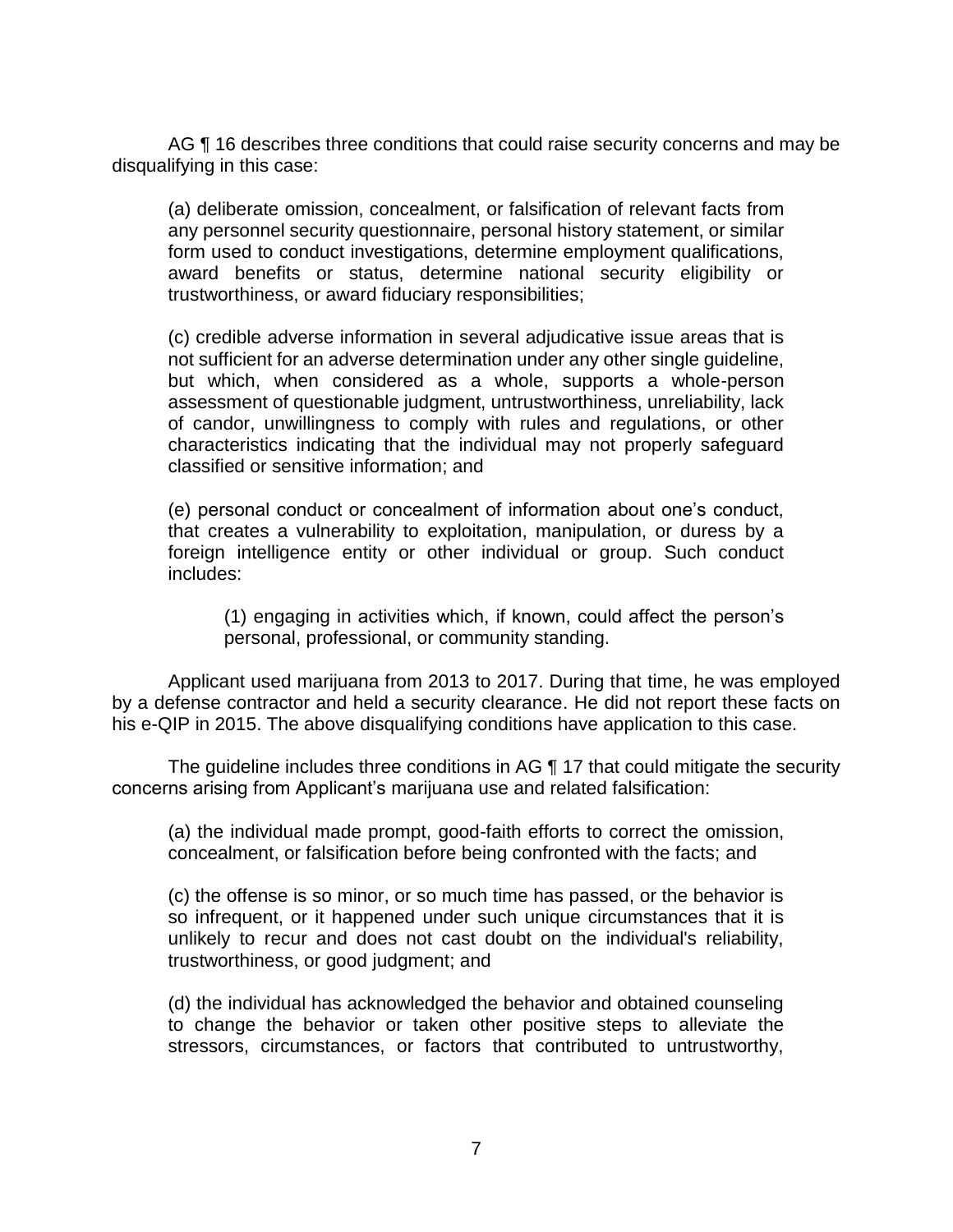unreliable, or other inappropriate behavior, and such behavior is unlikely to recur.

 Turning first to Applicant's drug use. He stopped using marijuana in 2017, about four years before the record closed. There is no evidence of further drug use and Applicant evinced a credible intent not to use marijuana or other illegal drugs in the future. Applicant has successfully mitigated the security significance of his drug use.

 Applicant has also mitigated the significance of his 2015 falsification. By 2020 Applicant had matured and realized that he needed to be truthful with the government. His voluntary admission on the second e-QIP was the only evidence the Government had to establish the former drug use, and alleviated any security significance of his prior falsification. Applicant has also mitigated this allegation. Accordingly, paragraph 2 of the SOR is found for Applicant.

#### **Whole-Person Concept**

 Under the whole-person concept, the administrative judge must evaluate an applicant's potential for national security eligibility by considering the totality of the applicant's conduct and all relevant circumstances. The administrative judge should consider the nine adjudicative process factors listed at AG ¶ 2(d):

(1) the nature, extent, and seriousness of the conduct; (2) the circumstances surrounding the conduct, to include knowledgeable participation; (3) the frequency and recency of the conduct; (4) the individual's age and maturity at the time of the conduct; (5) the extent to which participation is voluntary; (6) the presence or absence of rehabilitation and other permanent behavioral changes; (7) the motivation for the conduct; (8) the potential for pressure, coercion, exploitation, or duress; and (9) the likelihood of continuation or recurrence.

Under AG ¶ 2(c), the ultimate determination of whether to grant national security eligibility for a security clearance must be an overall commonsense judgment based upon careful consideration of the guidelines and the whole-person concept.

 I considered the potentially disqualifying and mitigating conditions in light of all pertinent facts and circumstances surrounding this case. Applicant has mitigated the concerns regarding his prior marijuana use and related falsification of a government debt for which he co-signed. Overall, the record evidence creates substantial doubt as to questionnaire. However, he has not mitigated the concerns over his sister's student loan Applicant's present suitability for national security eligibility and a security clearance.